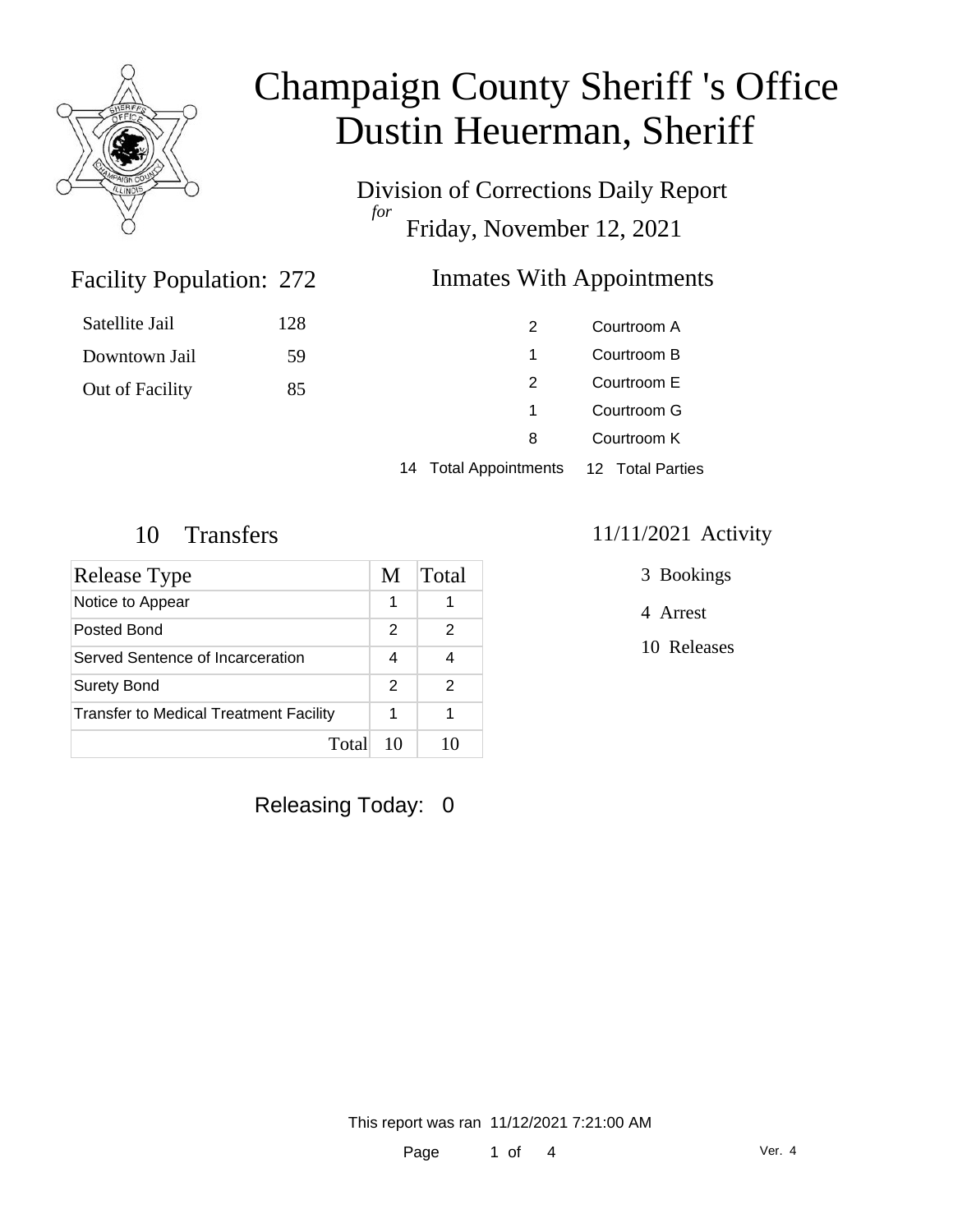

# Champaign County Sheriff 's Office Dustin Heuerman, Sheriff

Division of Corrections Daily Report *for* Friday, November 12, 2021

#### Custody Status Count

- Electronic Home Dentention 15
	- Felony Arraignment 10
		- Felony Other 6
	- Felony Pre-Sentence 6
		- Felony Pre-Trial 190
	- Felony Pre-Trial DUI 4
	- Felony Sentenced CCSO 4
	- Felony Sentenced IDOC 17
		- Hold Other 1
		- Hold Sentenced IDOC 2
	- Misdemeanor Arraignment 2
		- Misdemeanor Other 1
		- Misdemeanor Pre-Trial 3
			- Petition to Revoke 2
			- Remanded to DHS 9
				- Total 272

This report was ran 11/12/2021 7:21:00 AM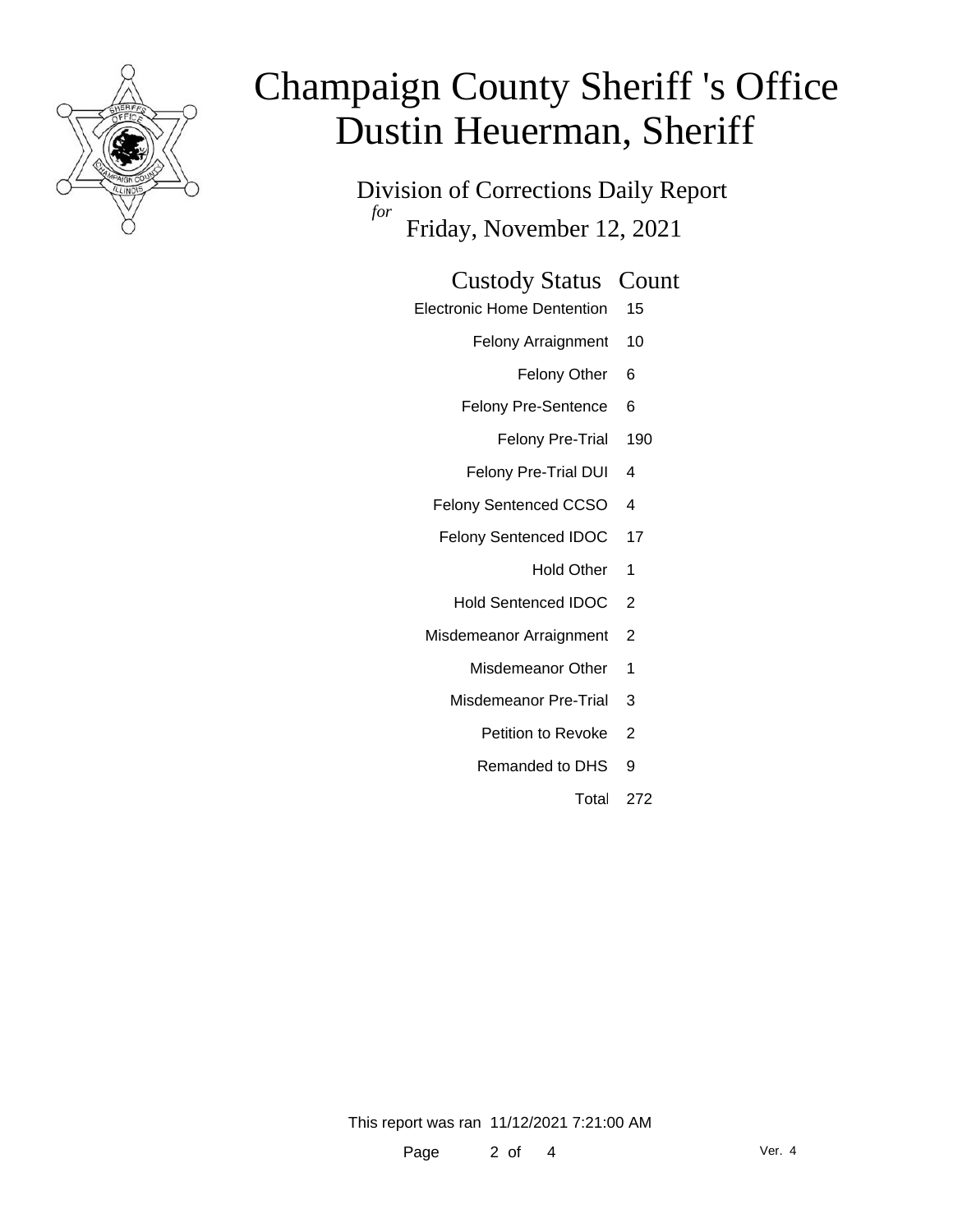

# Champaign County Sheriff 's Office Dustin Heuerman, Sheriff

Division of Corrections Daily Report *for* Friday, November 12, 2021

### Inmates With Appointments

| Jailing Party Name              | Location    | Number of Records / Node |
|---------------------------------|-------------|--------------------------|
| <b>BISHOP, DARRELL EDWARD</b>   | Courtroom K | 1 / Satellite Jail       |
| <b>BRANDT, NICHOLAS MICHAEL</b> | Courtroom K | 1 / Satellite Jail       |
| BRUMFIELD, MICHAEL ANTHONY      | Courtroom A | 1 / Downtown Jail        |
|                                 | Courtroom E | 2 / Downtown Jail        |
| DOBBEY, JEROME ANTHONY          | Courtroom K | 1 / Satellite Jail       |
| DRAKE, MARCELL DEON             | Courtroom G | 1 / Downtown Jail        |
| HILL, JAMONTE RASHAD            | Courtroom A | 1 / Downtown Jail        |
| KNOX, LENELL                    | Courtroom B | 1 / Out of Facility      |
| MERRELL-SUTHERLAND, ALICIA M    | Courtroom K | 1 / Satellite Jail       |
| <b>STARK, FARON MICHAEL</b>     | Courtroom K | 1 / Satellite Jail       |
| STARKS, RAMEON TAHZIER          | Courtroom K | 1 / Satellite Jail       |
| <b>WILLIAMS, DOUGLAS LAMAR</b>  | Courtroom K | 1 / Satellite Jail       |
| WILLIAMS, KEITH LAMAR           | Courtroom K | 1 / Satellite Jail       |

### **Transfers**

| ADAMS, JOHN KEITH                       | Notice to Appear                              | Satellite Jail  |
|-----------------------------------------|-----------------------------------------------|-----------------|
| <b>BLAKELY, HARVEY</b>                  | Served Sentence of Incarceration              | Out of Facility |
| BROWN, JAMES EDWARD, Junior             | Served Sentence of Incarceration              | Out of Facility |
| <b>BROWN, TYRIE DONTAY</b>              | <b>Transfer to Medical Treatment Facility</b> | Satellite Jail  |
| <b>EDWARDS, MATTHEW JAMES</b>           | <b>Surety Bond</b>                            | Satellite Jail  |
| HILL, XAVIER LENSHAUN                   | Posted Bond                                   | Satellite Jail  |
| <b>HORTON, RANDY LAMAR</b>              | Served Sentence of Incarceration              | Out of Facility |
| HORTON-MILLER, MAURICE<br><b>DWAYNE</b> | Served Sentence of Incarceration              | Out of Facility |
| MCFARLAND, JAMES LEE                    | Posted Bond                                   | Satellite Jail  |
| SIMMONS, JAMES ROBERT                   | <b>Surety Bond</b>                            | Satellite Jail  |

This report was ran 11/12/2021 7:21:00 AM